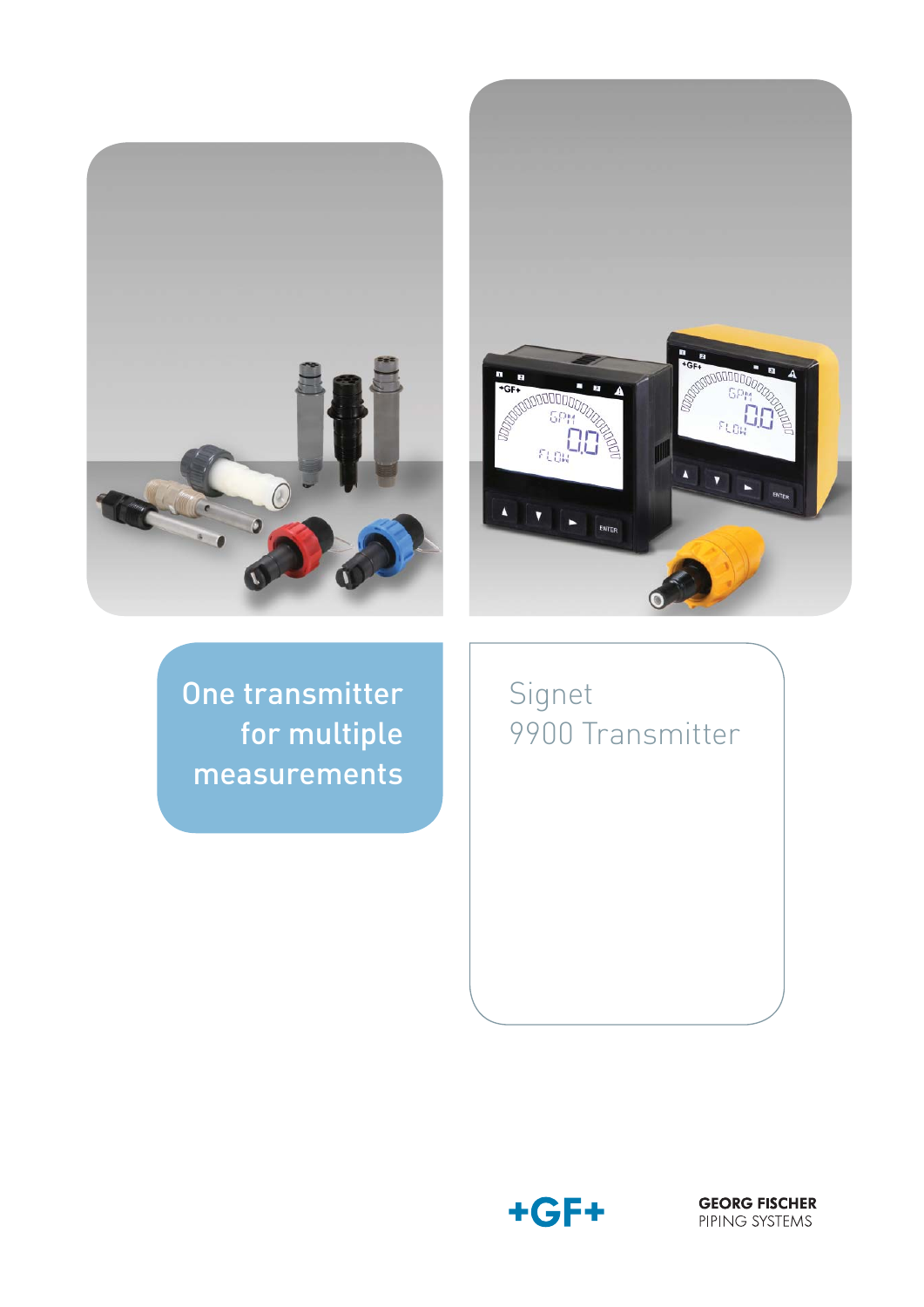# **Benefits**

### The 9900 Transmitter offers "at-a-glance" visibility, easy set-up and the flexibility to combine it with different parameters.

As a new member of the Signet SmartPro™ family of instruments, the Signet 9900 Transmitter provides a single channel interface for many different parameters including Flow, pH/ORP, Conductivity/Resistivity, Salinity, Temperature, Pressure, Level and other sensors that output a 4 to 20 mA signal. The 9900 Transmitter (Generation II) has the added capability of supporting the Batch Module for batching control.



9900 Transmitter – Panel and Field Mount

#### At-a-glance visibility

The highly illuminated display and extra large (3.90" x 3.90") autosensing backlit display can be viewed at 4-5 times the distance over traditional transmitters. Large characters are easily visible even in dark conditions. The display shows

separate lines for units, main and secondary measurements as well as a "dial-type" digital bar graph.

#### Quick and easy installation

The intuitive menu system is consistent with ProcessPro® and ProPoint® transmitters.





Relay Module Direct Conductivity/ Resistivity Module







H COMM Module Batch Module 0251 Configuration Tool

With our PC COMM configuration tool you can easily set-up the parameters on your laptop.

#### Flexibility

One instrument for multiple measurements. Designed for complete flexibility, plug-in modules allow the unit to easily adapt to meet changing customer needs. Optional modules include Relay, Direct Conductivity/Resistivity, H COMM, Batch and a PC COMM configuration tool.

 $+GF+$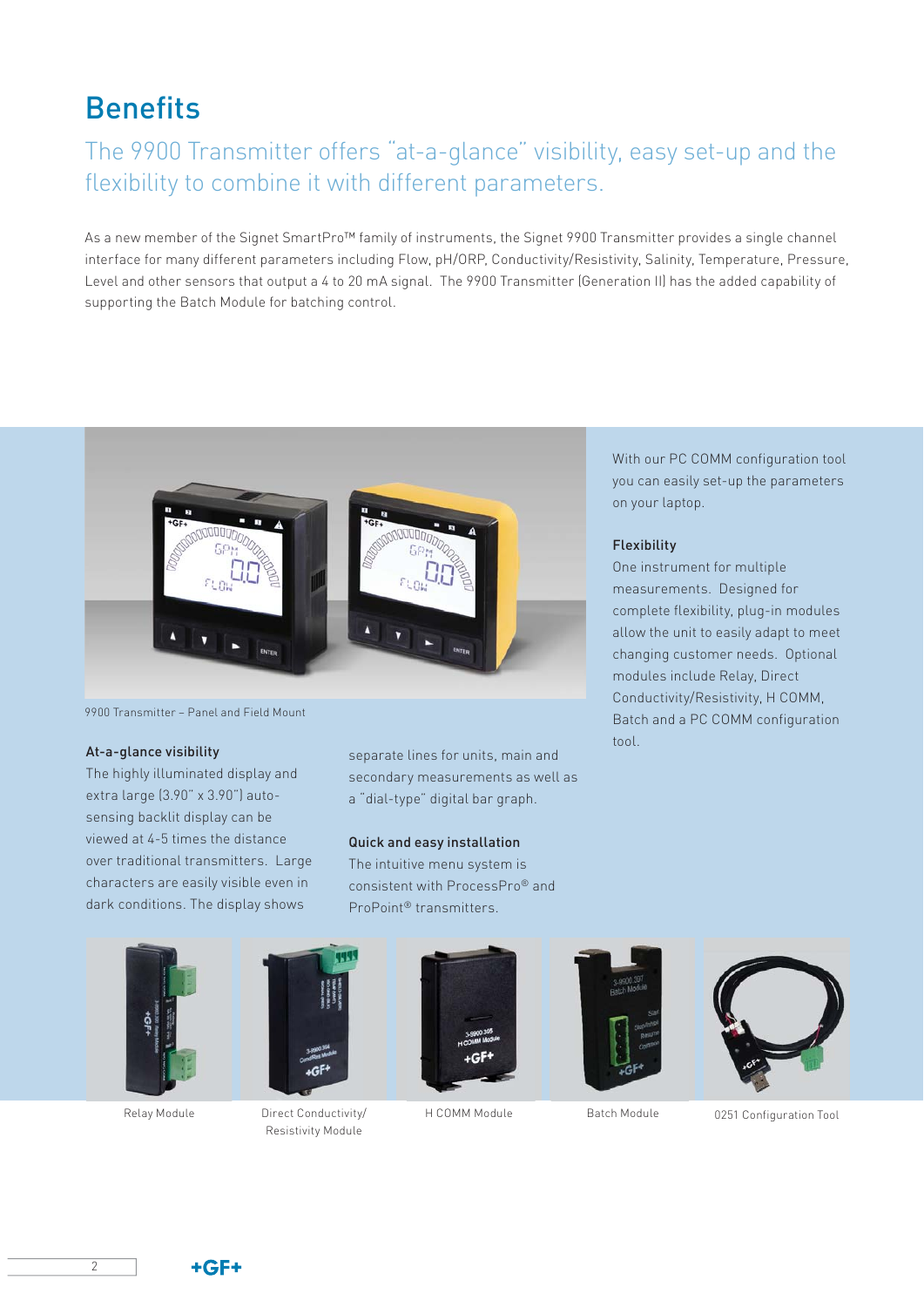# Features

### Default values are available for quick and easy programming and can be customised if desired.

For at-a-glance visibility, the 9900 Transmitter features a large auto-sensing backlit display, "dial-type" bar graph and relay and warning LEDs. The intuitive menu system is consistent with ProcessPro® and ProPoint® transmitters, assuring you of a quicker and easier installation. The optional Relay, Direct Conductivity/Resistivity, H COMM and Batch plugin modules offers ease of use. The PC COMM configuration tool allows you to easily set-up, review, save and load all modifiable parameters. The unit can be used with default values for quick and easy programming or can be customised with labelling, adjustable minimum and maximum dial settings, and unit and decimal measurement choices. The versatile device also allows third-party 4 to 20 mA signals to be used as an input (optional 8058 module required).



3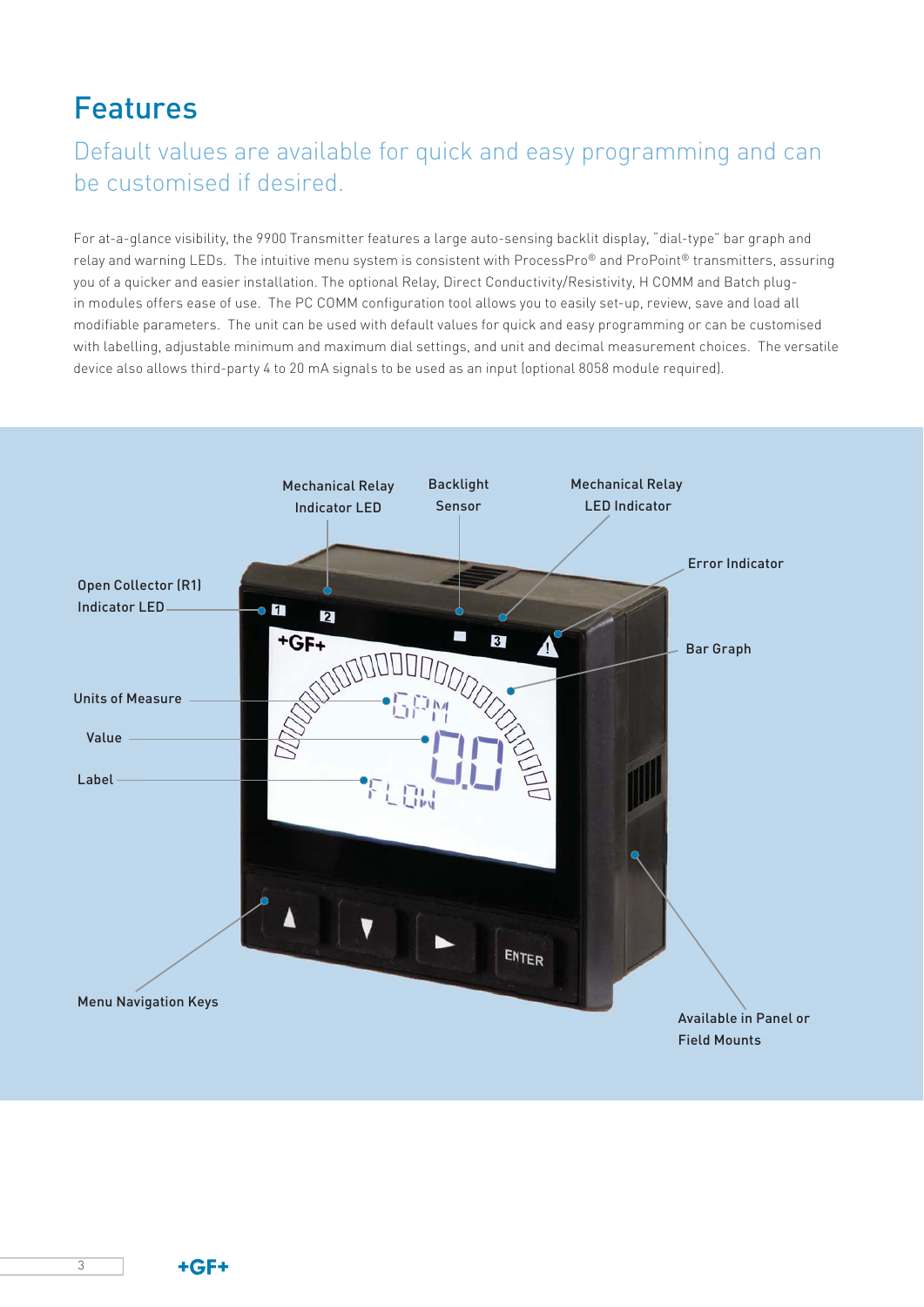# Features

### One unit can replace ProPoint® and single-channel ProcessPro® instruments, dramatically reducing part numbers.

The 9900 Transmitter can be integrated in a panel unit or mounted in the field. Both configurations can run on 12 to 32 VDC power (24 VDC nominal) and can control many types of sensors on loop power. Customers have the option to convert their 9900 Transmitter (Generation II) to a Batch Controller by adding the Batch and Relay modules.

#### H COMM Module

- Allows communication between the 9900 Transmitter and any HART® enabled device
- Allows access to Primary and Secondary measurements remotely
- Allows user to remotely adjust the 4 and 20 mA settings
- Not compatible with Batch Module

#### PC COMM Tool

- Enables configuration and programming from a PC
- Settings from one 9900 Transmitter can be saved to a PC and applied to future installations
- Compatible with Windows 7, Vista and XP



Electronics through the 9900 (S3L) input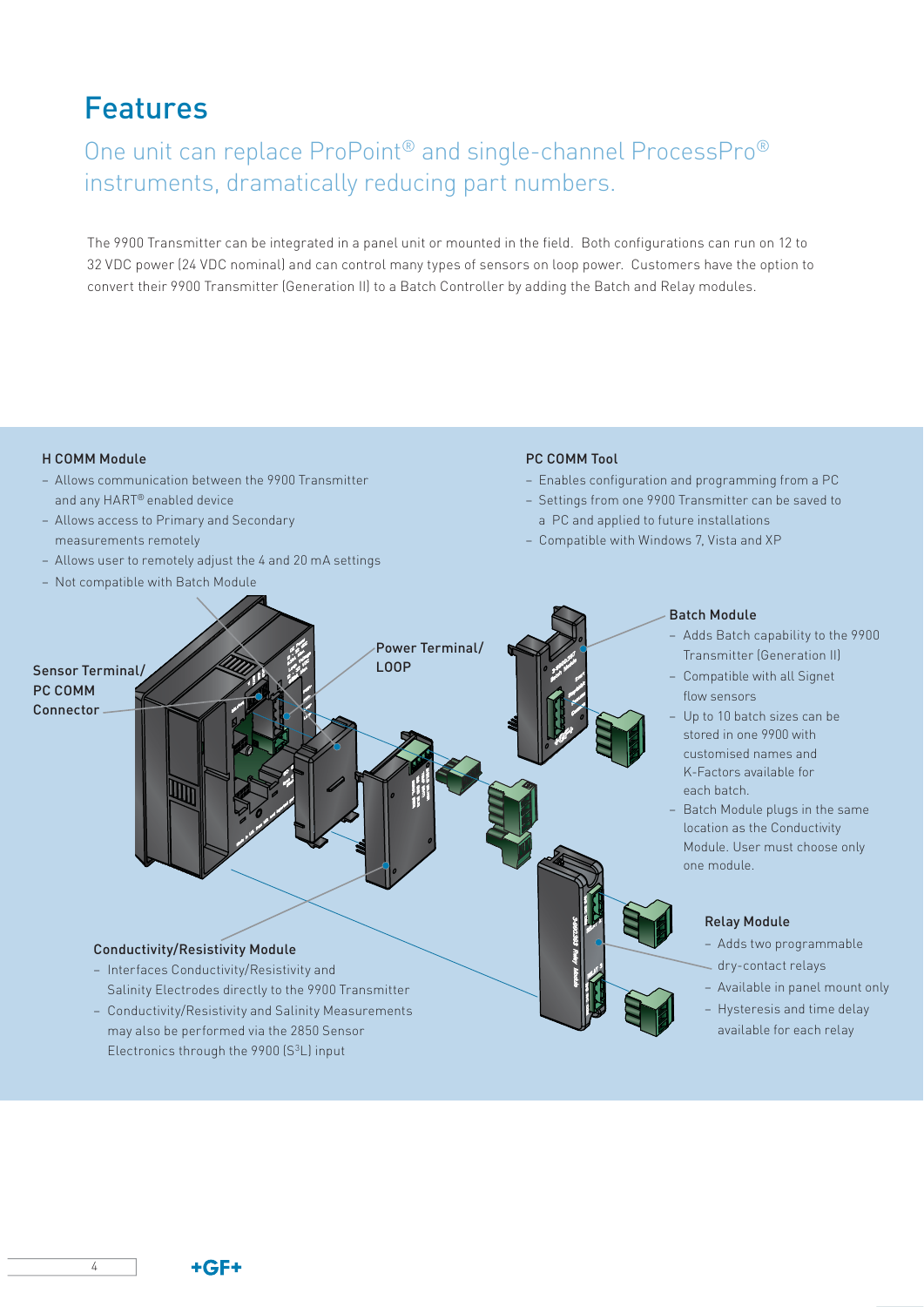# System Overview

### The angle adjustment adapter kit quickly and easily converts your 9900 Field Mount Transmitter to any angle.

Additional accessories are available to help you with field installations. We provide solutions for field mounting by offering a separate mounting kit. The 3-8050 Universal Mount Kit, the 3-8051 or 8052 Integral Mount Kits, and the Angle Adjustment Adapter Kit enable the transmitter to be installed virtually anywhere. The adapter angles the transmitter by 25° degrees, allowing moisture to run off the display. The accessory enhances the versatility of the 9900 Field Mount Transmitter.





#### **9900 Field Mount Transmitter**

Field mounting requires a separate mounting kit. The 3-8050 Universal Mount Kit, the 3-8051 or 8052 Integral Mount Kits, and the Angle Adjustment Adapter Kit enable the transmitter to be installed virtually anywhere.

#### **Angle Adjustment Adapter Kit**

The angle adjustment adapter kit quickly and easily converts your 9900 Field Mount Transmitter to a 25° angle. This accessory enhances the versatility of the 9900 Field Mount Transmitter.





#### Mounting Kits

For Field Mount installations with a Conductivity/ Resistivity Module, the Angle Adjustment Adapter is required along with a 3-8050, 8051 or 8052 adapter kit to allow for sufficient clearance for the wiring.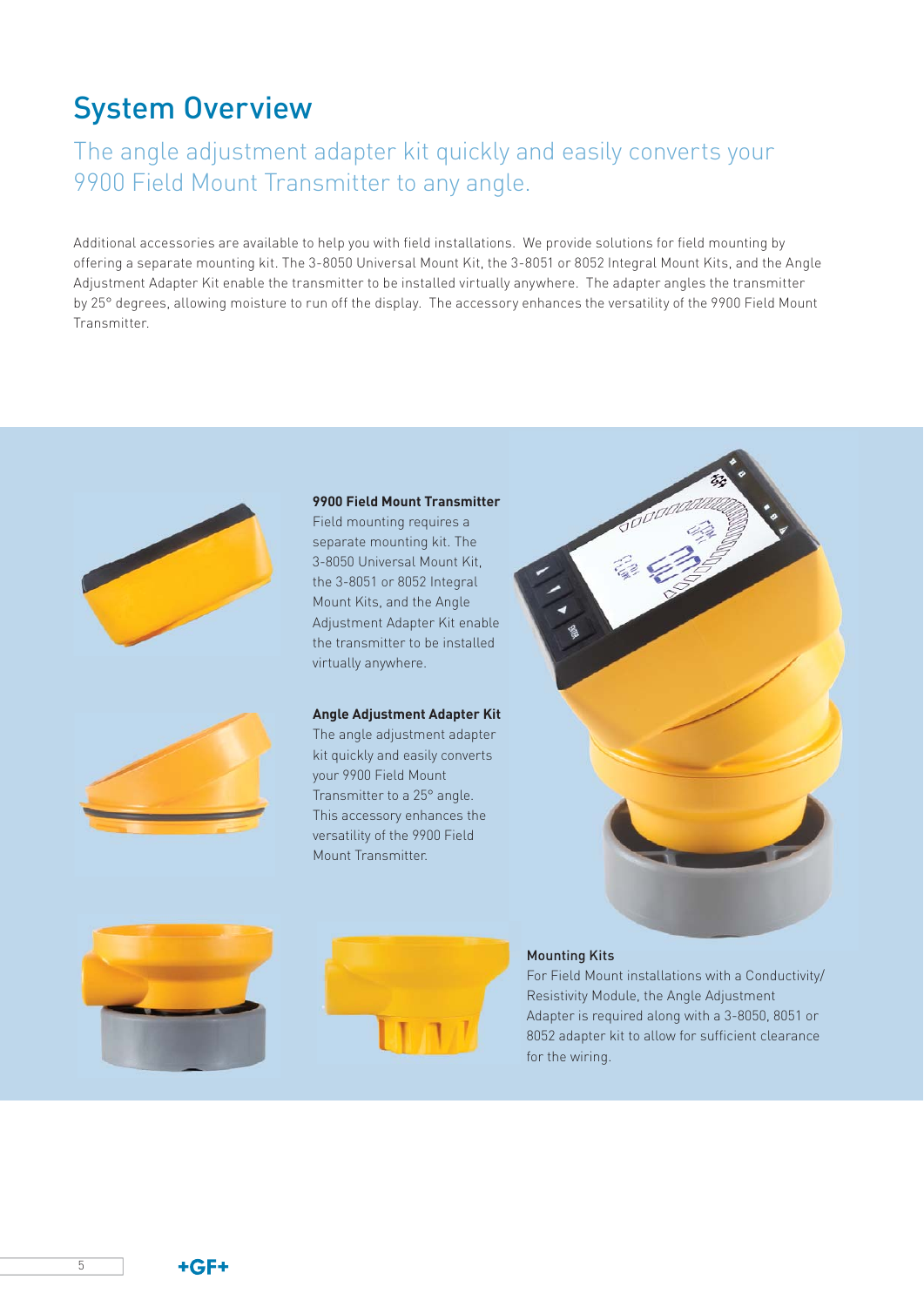# Applications

The 9900 Transmitter in a tank filling application.

The 9900 versatile parameter and modularity capabilities make the unit well suited for a variety of applications including wastewater treatment, reverse osmosis, deionisation, chemical manufacturing, metal and plastic finishing, fume scrubbers, cooling towers and media filtration.



9900-1BC Batch Controller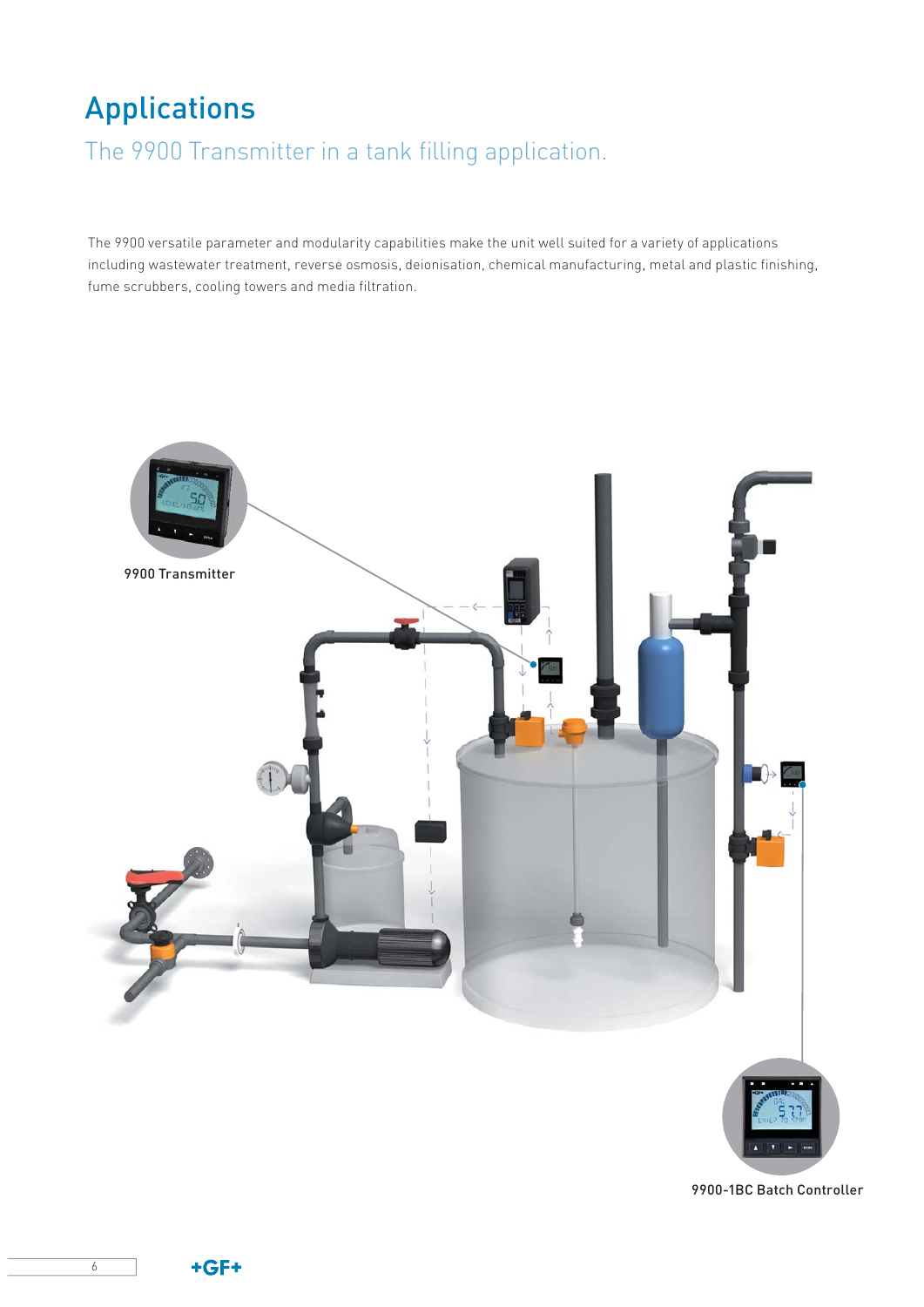# Applications

### No matter which processes and applications - GF Piping Systems supports its customers in every phase of the project.

From start to finish, we stand beside our customers as a competent, reliable and experienced partner, actively contributing the know-how of an industrial company that has been successful in the market for over 200 years. With our application knowledge and product expertise we support our customers during the planning process, the sustainable realisation of the projects and the provision of services.



### Industrial & Municipal Water Treatment

Water treatment, whether it is for municipal or industrial applications, typically serves to improve the quality of the water to ensure public safety or to reduce negative impacts on process equipment and/or the environment. The 9900 Transmitter, part of the new SmartPro family, is ideal for use in measurement and control of various water treatment applications. Industrial Water Treatment applications include media filtration, deionisation, desalination, cooling tower control, reverse osmosis, and fume scrubbers, while chlorine dioxide and ozone control are common in Municipal Water Treatment applications. Monitoring the quantity and quality of various parameters such as acidity/alkalinity of chemicals, salts, and chlorine concentrations are all important in delivering processed water to the quality standards demanded by each unique application.

#### Chemical Process Industry

The 9900 and applicable sensors can be used for measurement and control in the transport and dilution of various chemicals. Managing chemical tank levels and dosing of chemicals can all be monitored and controlled using the new 9900 **Transmitter** 

7